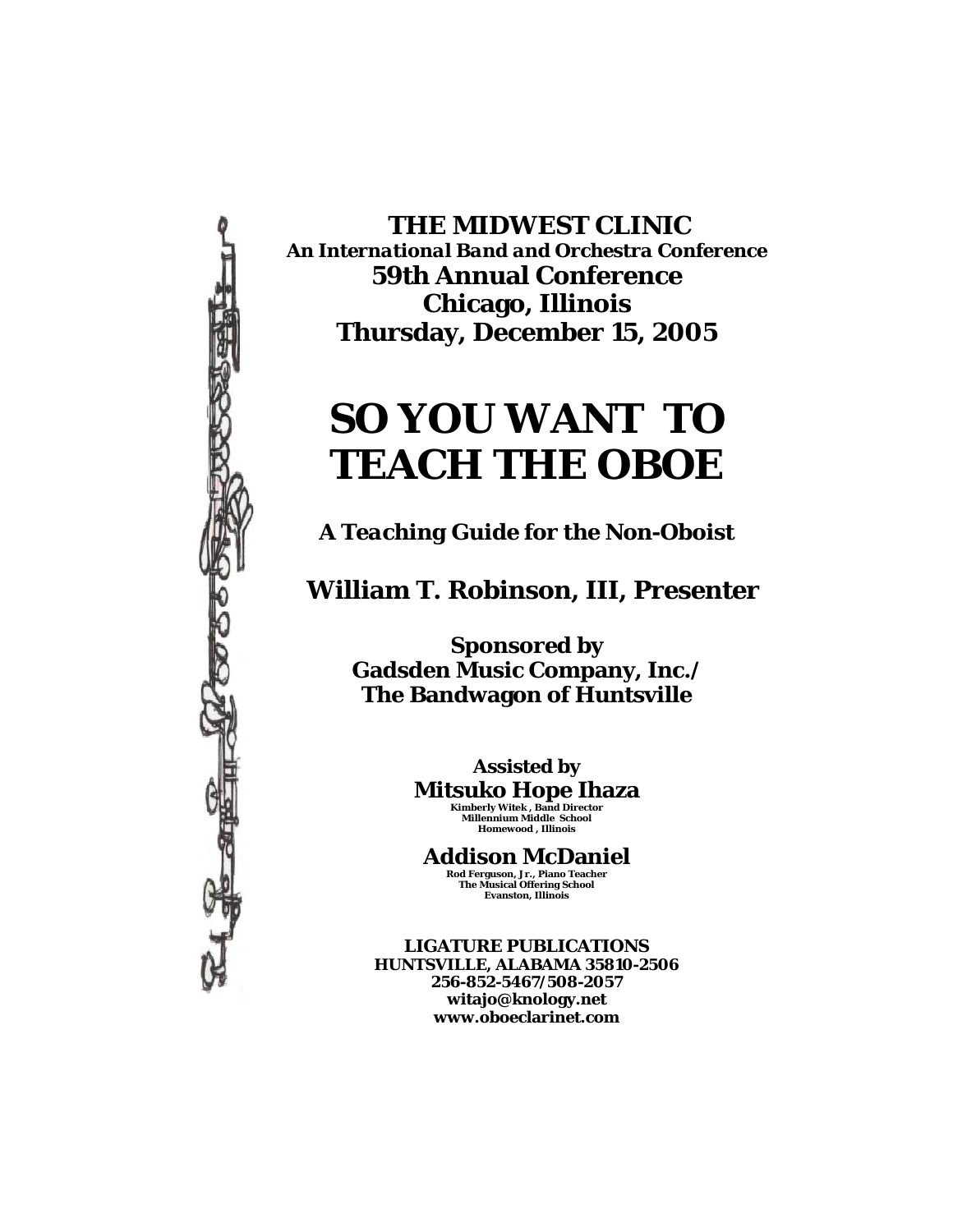#### **OUTLINE**

This clinic is dedicated to two of my life-long mentors and heroes : **Victor W. Zajec**, (1923-2005) Professor Emeritus and Director of Bands, VanderCook College of Music, Chicago, Illinois, and **Barney E. Smart, Sr.,** (1941-2004) Professor of Music and Director of Bands, Hampton University, Hampton, Virginia.

*"A child miseducated is a child lost"* 

 *President John F. Kennedy*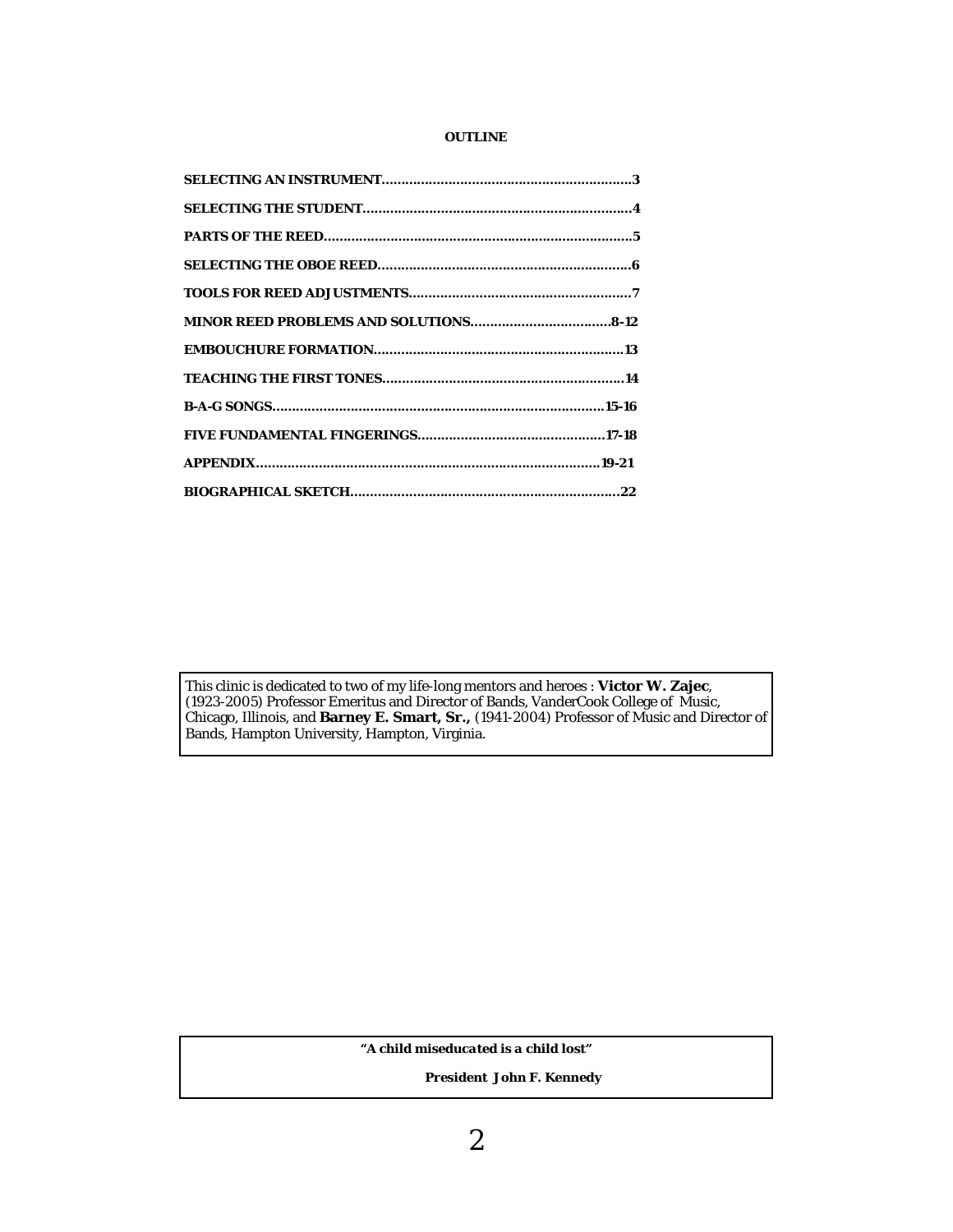## **SELECTING AN INSTRUMENT/THE OBOE KEY SYSTEMS**

The key system on the oboe refers to the configuration and number of keys on the instrument. The oboe has three (3) basic key systems. They are as follows:

## **1. SIMPLIFIED CONSERVATORY SYSTEM**

(not recommended)

## **2. MODIFIED CONSERVATORY SYSTEM**

YAMAHA YOB 441 FOX-RENARD 33o CABART FOSSATI E3o J1o HOWARTH S45P-S2oC PATRICOLA SC 1 HANS KREUL 94o1 BUFFET 4o51 STRASSER GORDET LAUBIN

#### **3. FULL CONSERVATORY SYSTEM**

YAMAHA YOB-841 RIGOUTAT PAUL COVEY LOREE´ MARIGAUX LUCERNE LAUBIN PATRICOLA 56 HOWARTH XL FOX 400 BUFFET 3613

**"Good, better, best; never rest, until your good is better, and your better is best."** 

 **Kathleen Williams**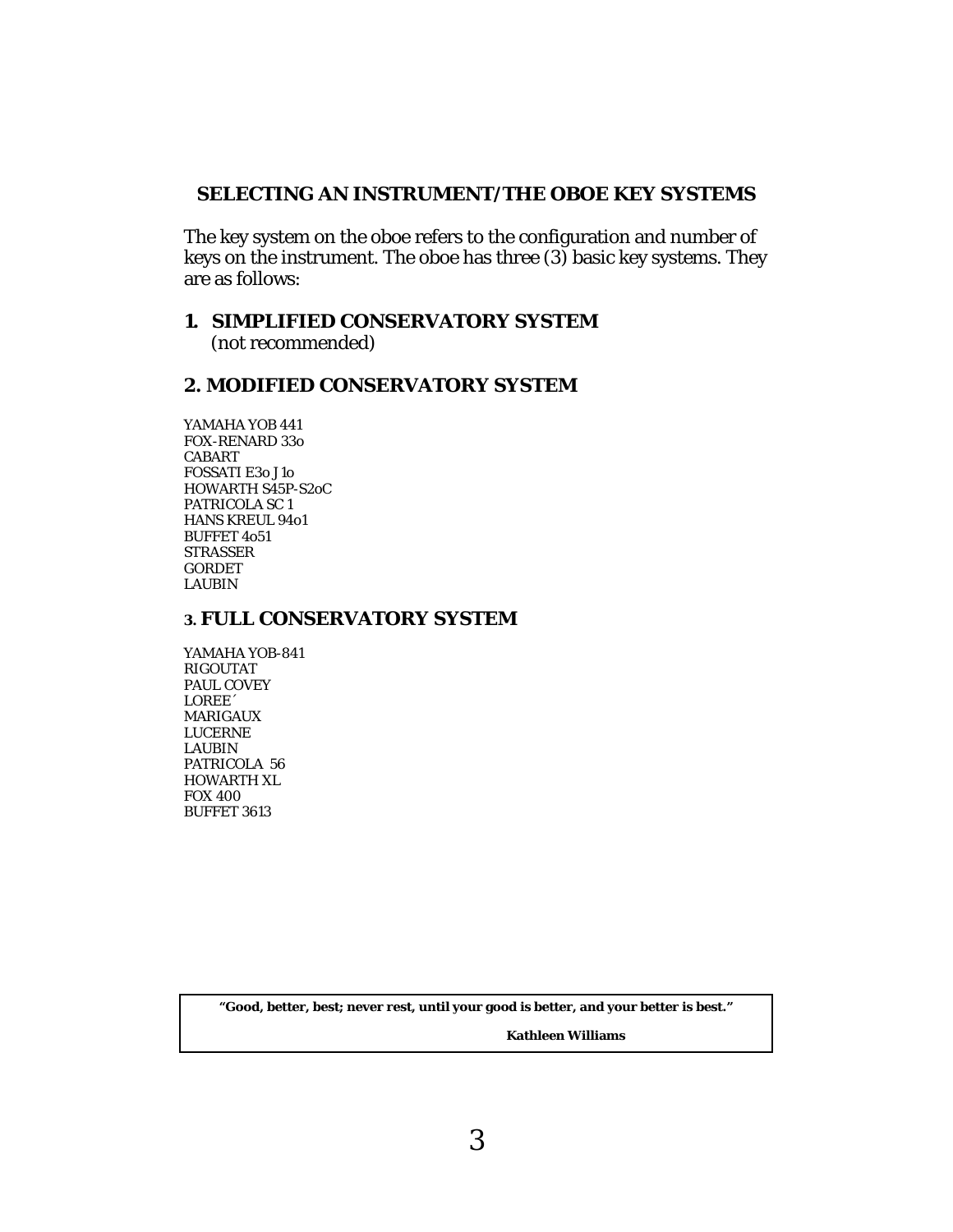#### **SELECTING THE STUDENT: TO SWITCH OR NOT TO SWITCH**

Playing the oboe presents many challenges for the beginning student. For this reason, a student with previous musical experience on another instrument may be a better candidate as a beginning oboist than one starting with no experience.

## **A beginning oboe student might be:**

- 1. A student who has done well on another instrument.
- 2. A student who exhibits the patience and willingness to deal with the challenges of oboe playing, which include reed adjustment, key adjustment, care and maintenance of a fragile instrument, and a challenging embouchure formation.
- 3. A student who has a good academic background will more often possess the above characteristics.
- 4. One who has no physical abnormalities that might be limiting. However, full lips are generally more advantageous than thin lips for cushioning the oboe reed.
- 5. Finances– Parents/Director need to be aware of the expense involved in oboe playing.

**"Teach everything you know everyday."** 

 **William T. Robinson, III**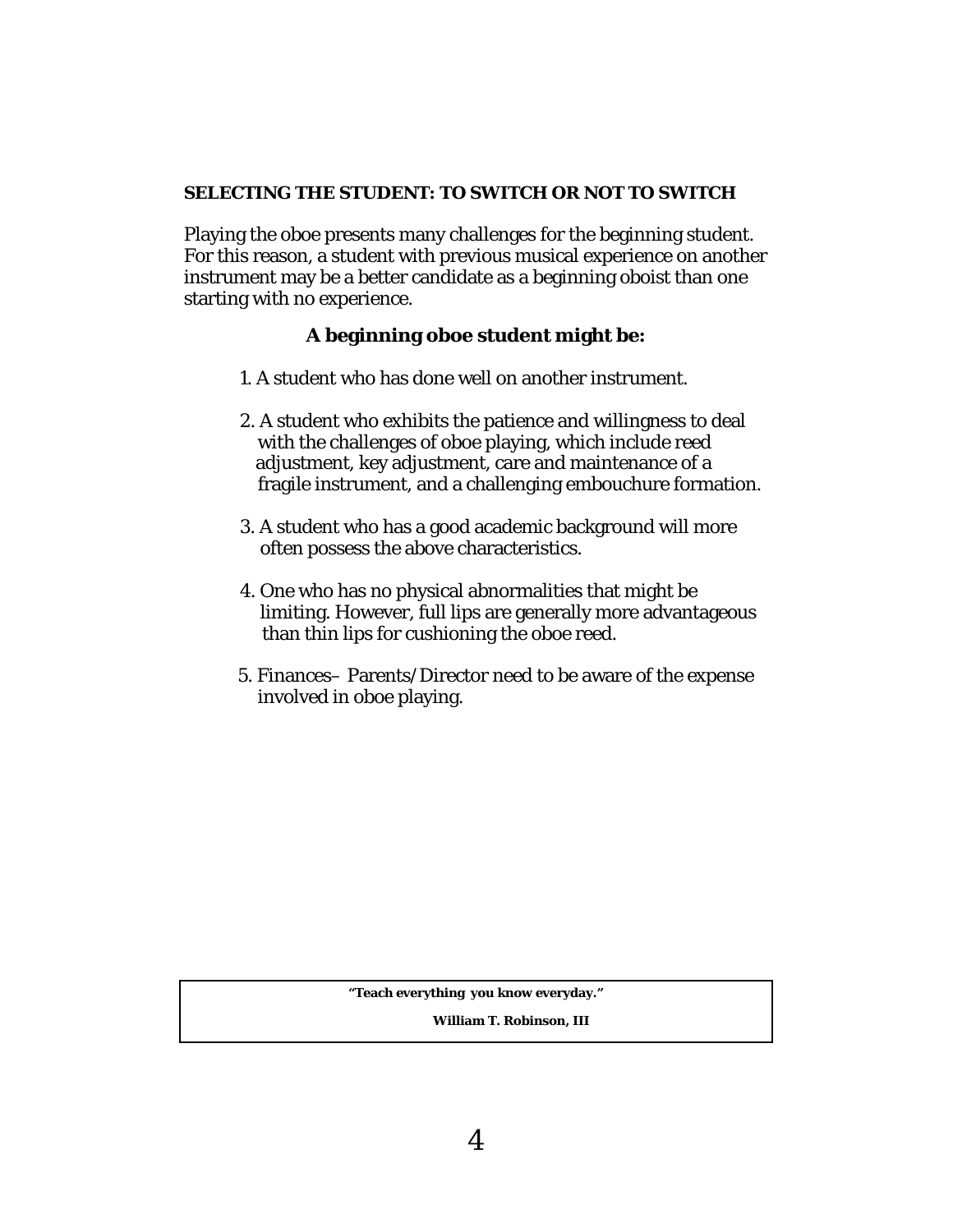

#### **Parts of the Oboe Reed**

*"Today, education is perhaps the most important function of state and local government." Chief Justice Earl Warren*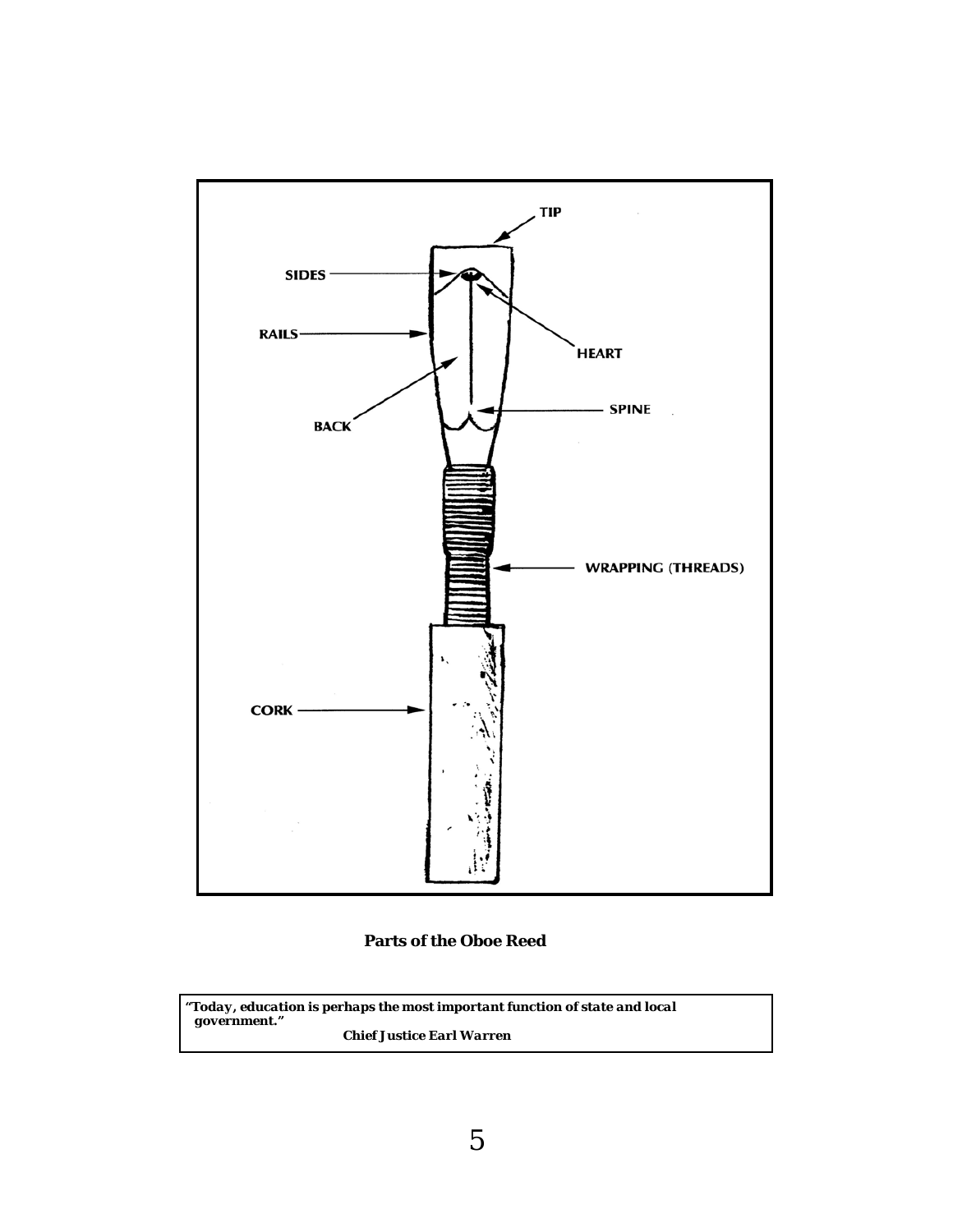#### **SELECTING OBOE REEDS**

#### **Commercial vs. Handmade**

One should use handmade reeds. Since that is not always possible, you must find a good quality commercial reed and provider. (see appendix) When purchasing reeds, avoid short reeds (should be 70mm long), fiber cane reeds, reeds held open with wire, French reeds and reeds made with a profiler only.

An oboe player seemingly has adjustment problems at the most inopportune times. Therefore the band director must develop some minor reed adjustment skills. Making minor adjustments on the oboe reed is not difficult. **THE FIRST SCRAPE IS THE HARDEST SCRAPE.** (see appendix)

## **THE BIG REED TEST——–DOUBLE CROW**

A double crow is made by forcefully blowing into the reed with a very relaxed embouchure. An ideal crow is a double octave sounding C. A double crow is a good indicator that the reed is vibrating freely.

#### **REED FACT**

Each oboe student should have three or more reeds ready to play at all times. These reeds should be played alternately. When a reed is damaged, it should be replaced and the new reed put into rotation.

An oboist should make every effort to have a well adjusted reed. The reed is as central to the oboe as the mouthpiece is to a brass instrument. An oboist **MUST** learn and practice the art of adjusting and making reeds. Always be patient, and remember it is a **PROCESS** that improves with experience.

**REED CANE IS ALWAYS ALIVE.** Humidity affects the reed. The circulating air in a reed case or under a reading lamp, for example, will affect the way a reed dries.

**"Where words fail, music speaks."** 

 **Hans Christian Andersen**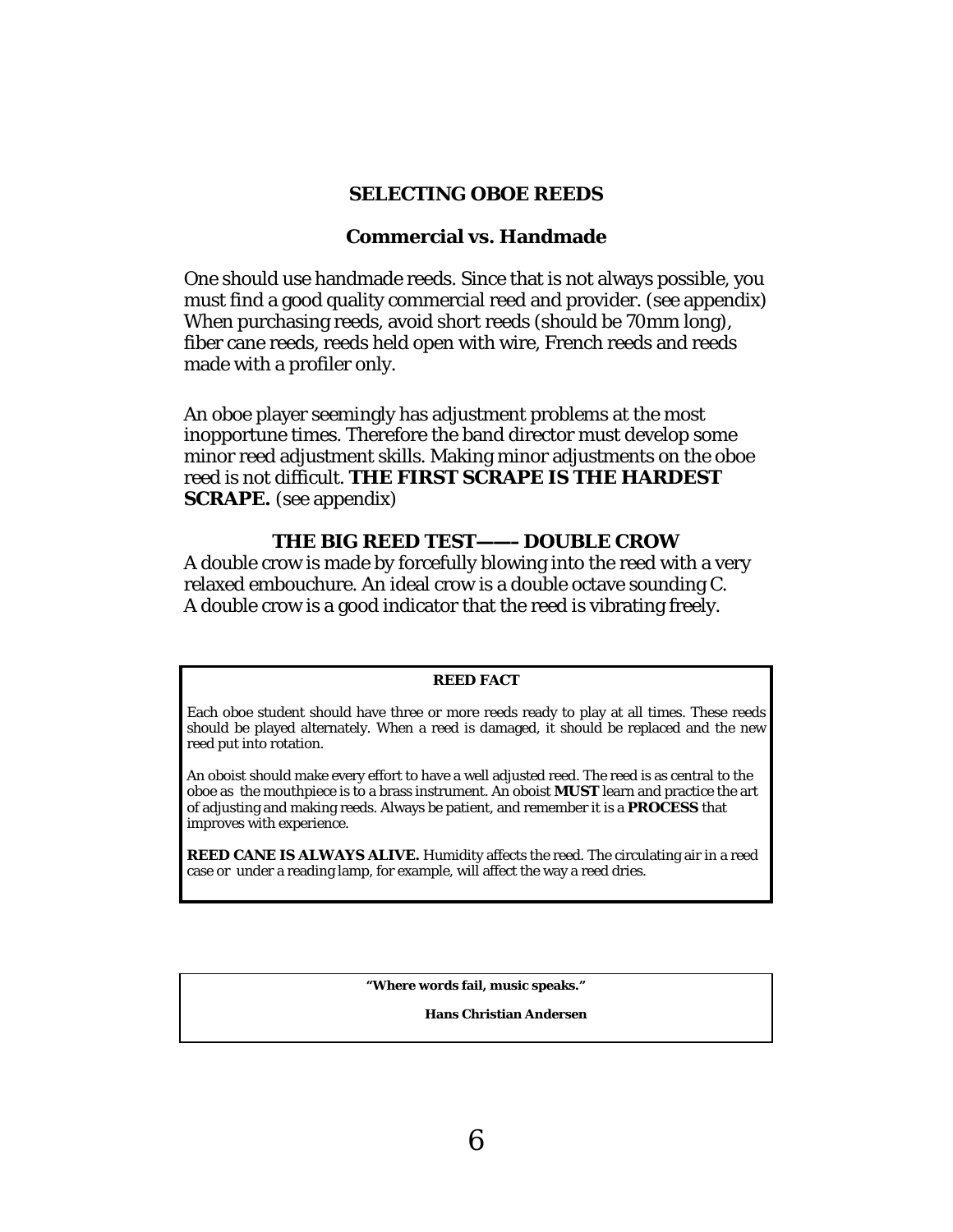## **TOOLS FOR REED ADJUSTMENTS**



#### **NAME AND FUNCTION OF EACH TOOL**

- 1. A **double hollow ground** knife is used to cut and scrape the cane. The Vitry brand is suggested because of its quality and small handle that fits well in the young oboist's hand.
- 2. A quality **mandrel** is an important tool. The mandrel fits inside the staple and is used to hold and support the reed while making adjustments. The French type is preferred. The mandrel and staple (the brass tube on which the reed is tied) should match.
- 3. The **plaque** is a blued piece of metal about 8mm wide and 38mm long which is inserted between the tip of the oboe reed blades.
- *4.* **Gold-beater's skin,** sometimes referred to as "fish skin," is a thin membrane material which is used to stop air leaks on the sides of the reed. (Note: "Plumber's tape" will also work readily.)
- 5. A **billot,** sometimes referred to as a "cutting block," is a small block of wood approximately 30mm wide and 10mm high. Grenadilla is preferred. The billot should be curved on the top and flat on the bottom. A small piece of cork glued to the bottom will keep the billot from sliding. The billot is used when cutting off the tip of the reed.
- 6. A **case** is necessary for protection and dehydration of the reeds. Most any style case designed for this purpose will suffice.
- 7. A **sharpening stone** is used to sharpen the edge of the knife when making adjustments.
- 8. A **reading lamp** is helpful to provide adequate lighting during the adjusting process.

*"BE in the RIGHT PLACE at the RIGHT TIME with the RIGHT EQUIPMENT ready to CONCENTRATE. TALKING, TOOTING, or MOVING AROUND makes CONCENTRATION difficult."* 

 *H.E. Nutt*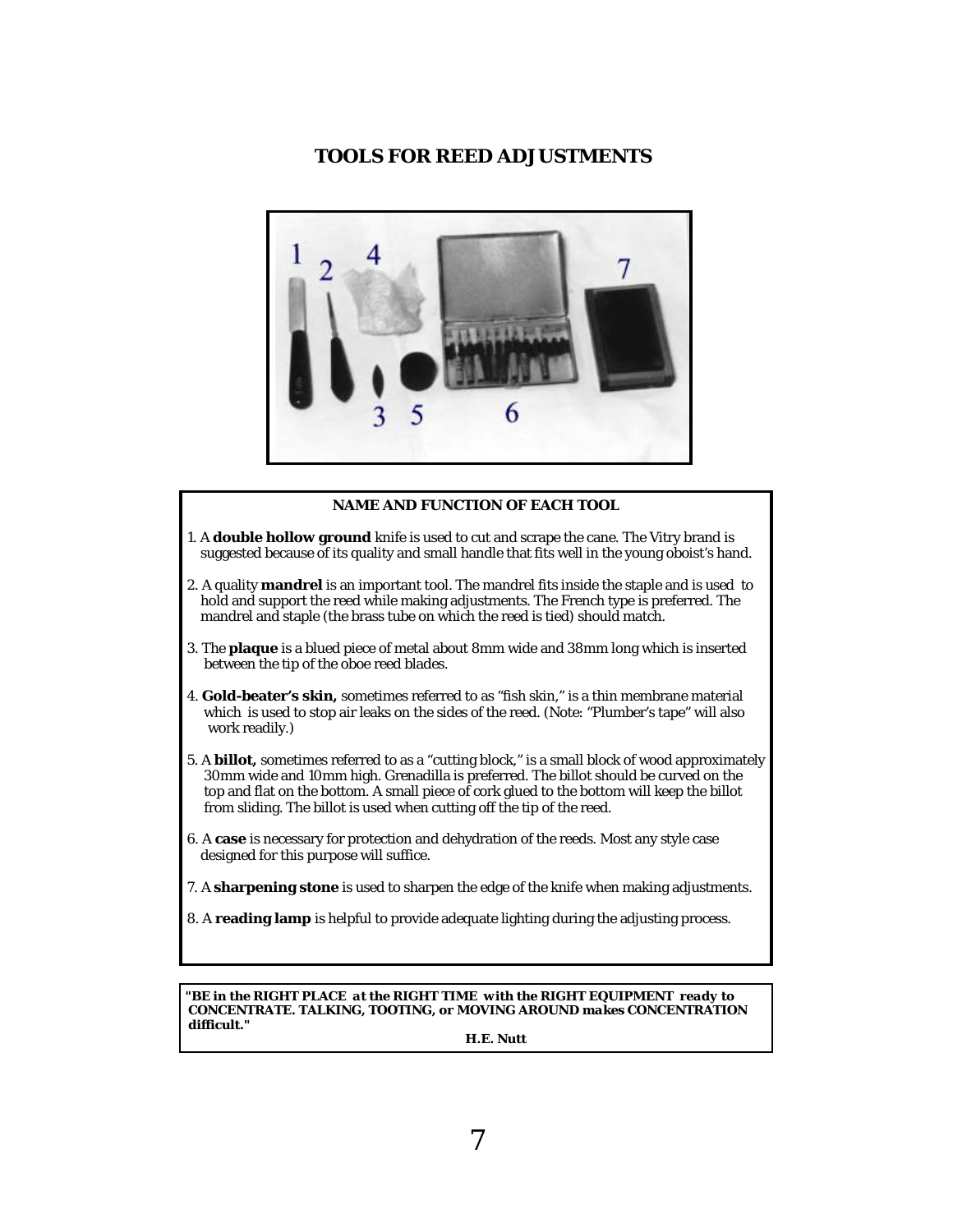## **MINOR REED PROBLEMS**

## **REQUIRED TOOLS FOR PROPER REED PREPARATION**

## **1. 35mm PLASTIC FILM CASE 2. BEGINNING OBOE REED MAKING KIT**

- Place the reed in the cup of water up to the thread.
- Let the reed soak for three minutes.
- Do not to let the water cover the thread.



#### **REED FACT**

One may wonder why a good reed needs to be adjusted. Reasons include the humidity of the surrounding air, individual embouchure differences and the changing character of the cane.

**A GOOD REED IS ONE THAT VIBRATES FREELY, RESPONDS IN ALL REGISTERS AT ANY DYNAMIC LEVEL AND PLAYS IN TUNE WITH ITSELF.** 

*"You better make yourself the kind of person that you want to be with, because you are a companion to a person you can never escape."* 

 *Barney E. Smart*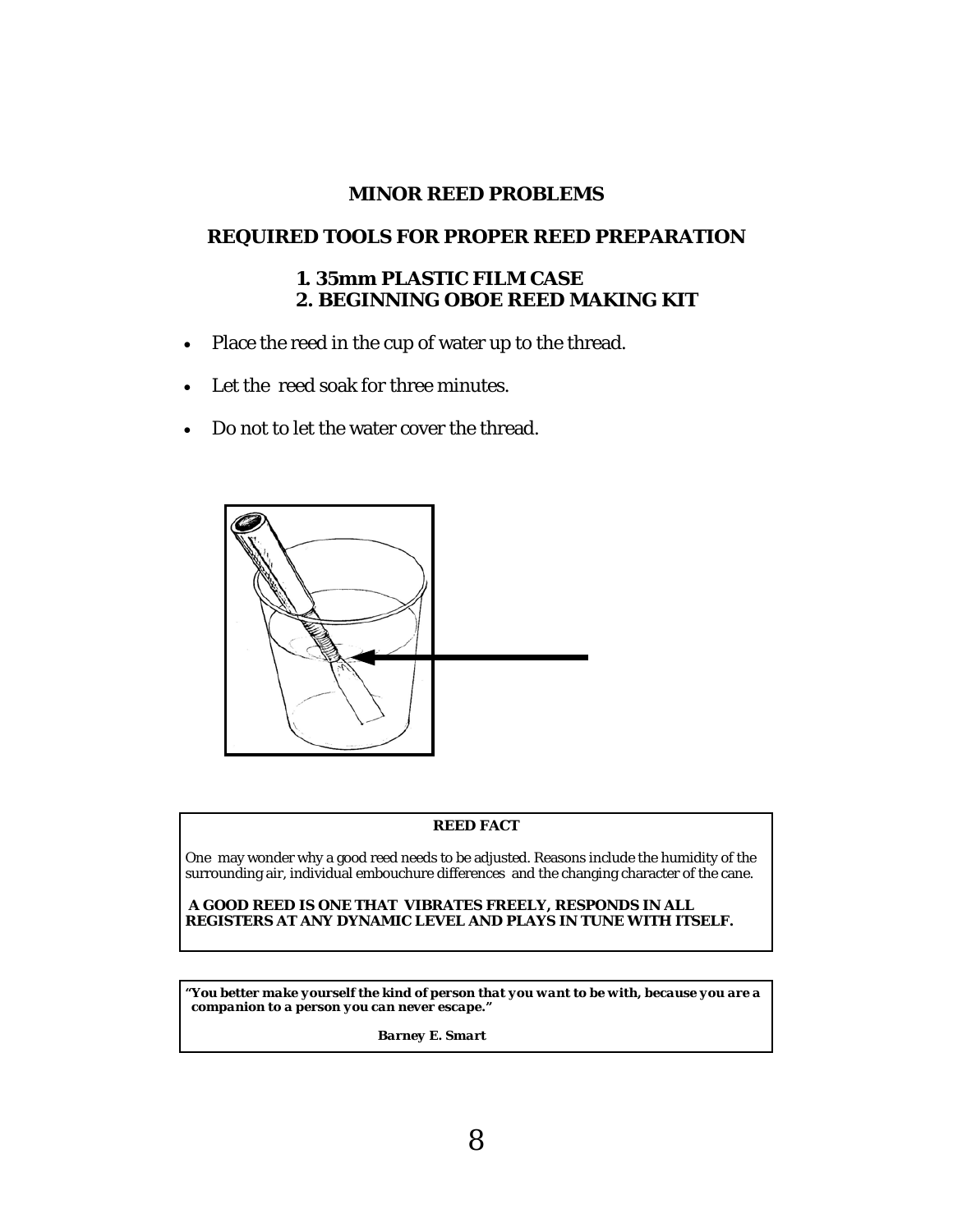**1. REED WILL NOT CROW Solution: scrape the entire reed** 



 **2. REED TOO OPEN ON THE SIDES WHEN DRY Solution: soak reed in a cup of water for about three minutes.** 



**"Ability may get you to the top, but it takes character to keep you there."** 

 **Anonymous**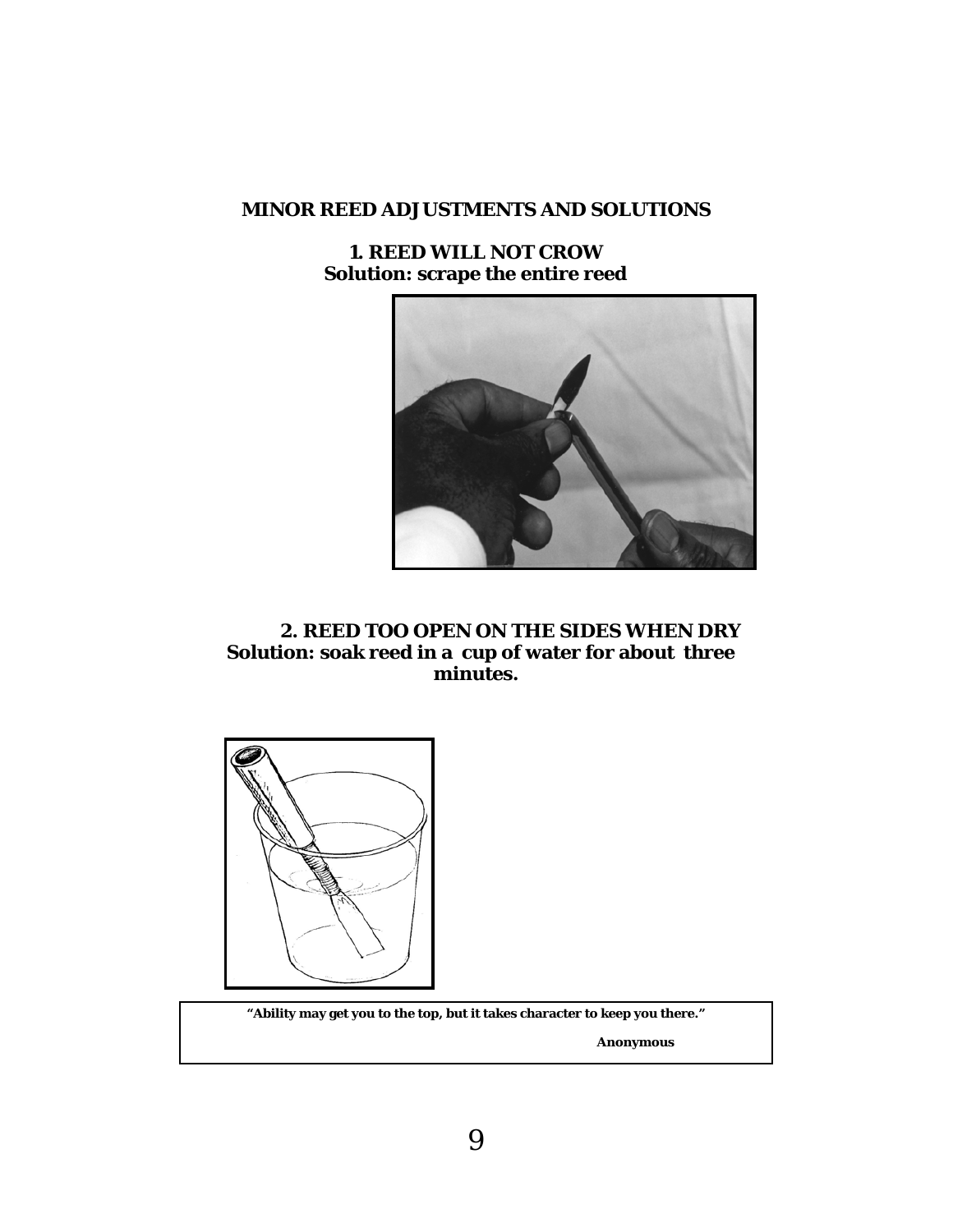## **3. REED TOO OPEN**

- 1. If the reed is too open, hold the tip with the thumb and first finger of the L.H. and the back of the reed with the thumb and first finger of the R.H.
- 2. Squeeze gently on the top and bottom of the reed until an oval shape is achieved.



**"There is nothing so unequal as the equal treatment of students of unequal ability."** 

 **Plato**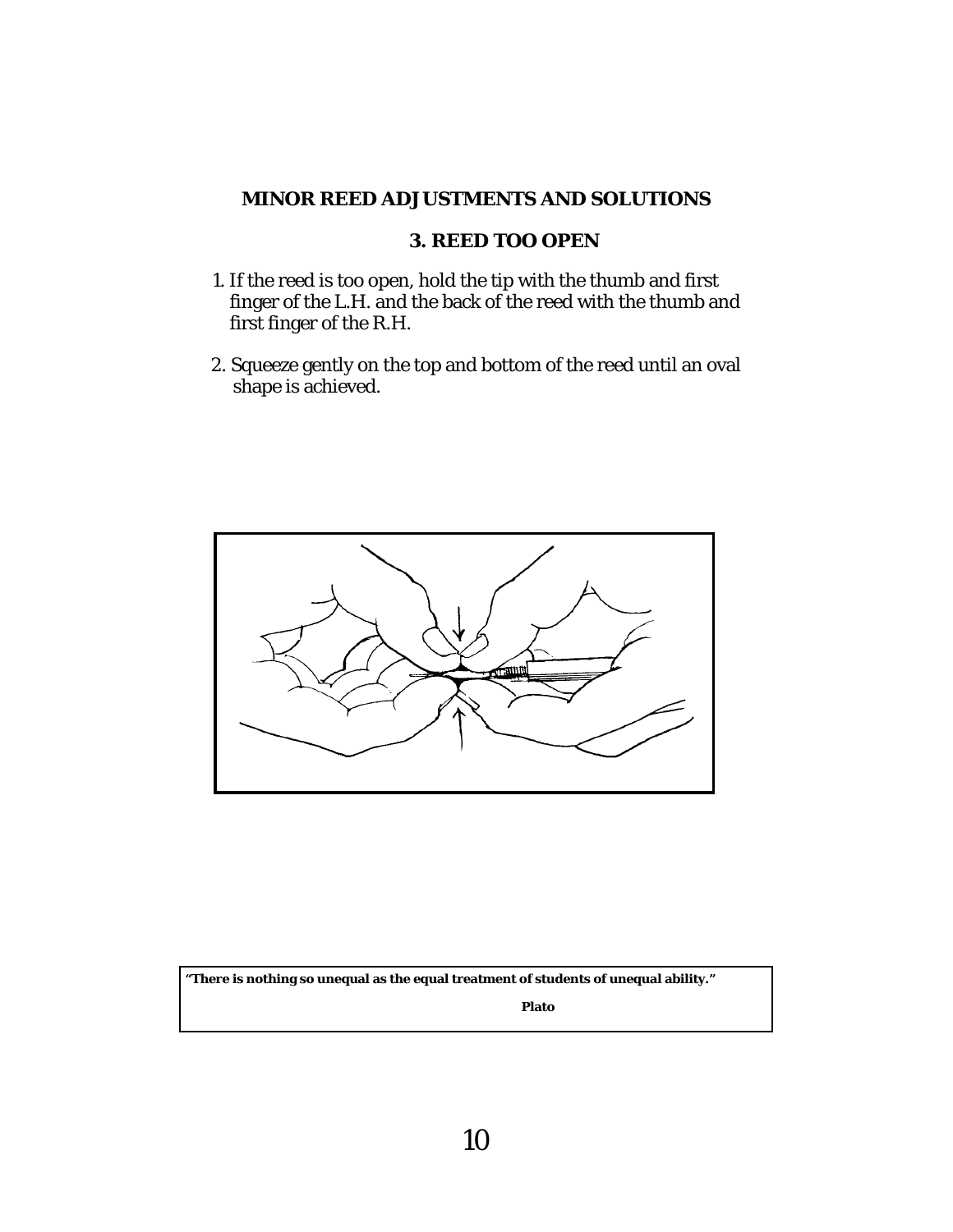## **4. REED TOO CLOSED**

- 1. In one hand, hold the reed by the cork.
- 2. Take the first finger and thumb of the other hand and gently squeeze the sides of the blades to open the tip to an oval shape.
- 3. This procedure may have to be repeated several times to achieve the desired result.

## 4. **REMEMBER TO KEEP THE REED MOIST.**



**"Teach everything you know everyday."** 

 **William T. Robinson, III**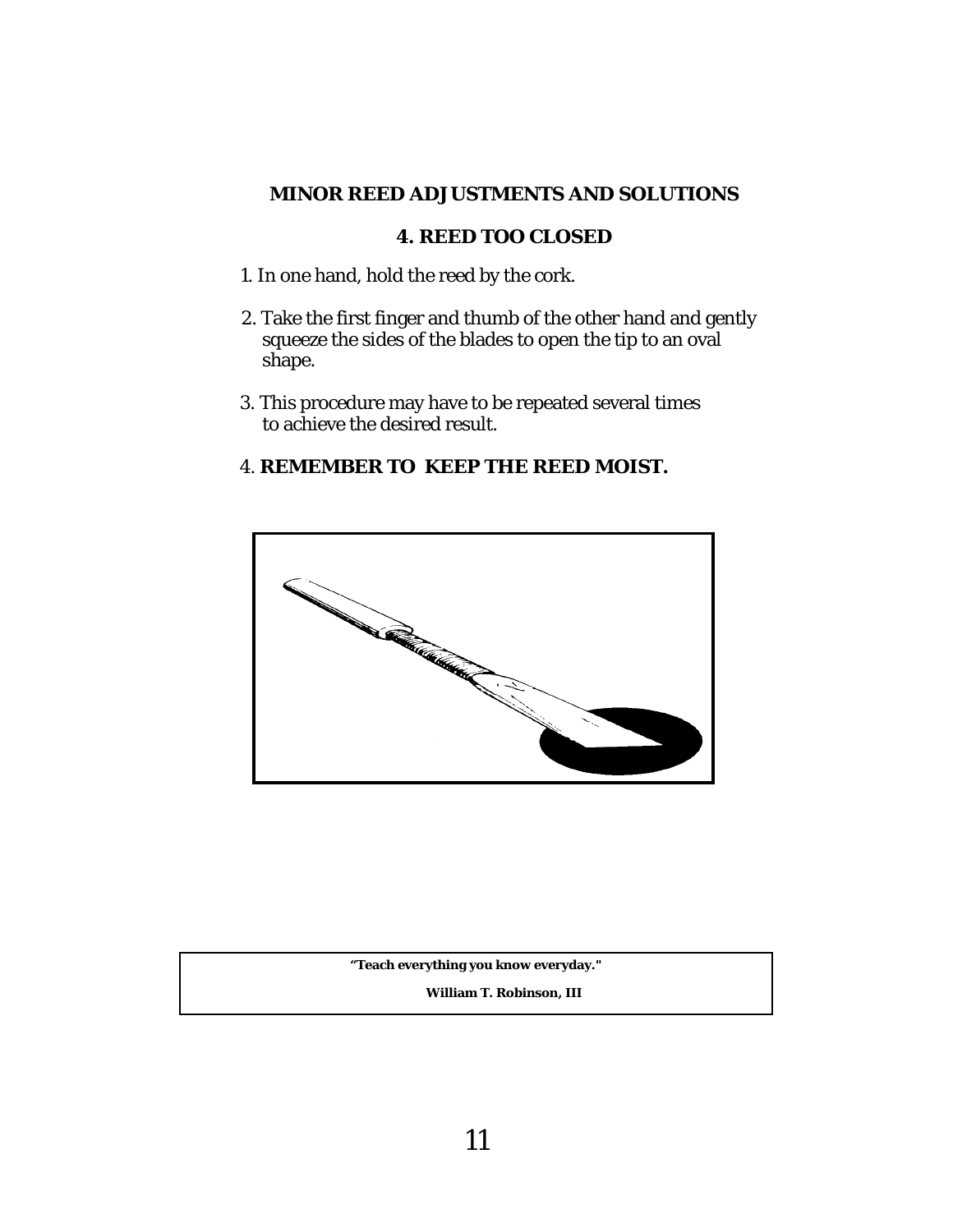**5. Reed is leaking on sides Solution: wrap the reed with fish skin or plumber's tape.** 



**" If you have a purpose in which you can believe, there's no end to the amount of things you can accomplish." Marian Anderson**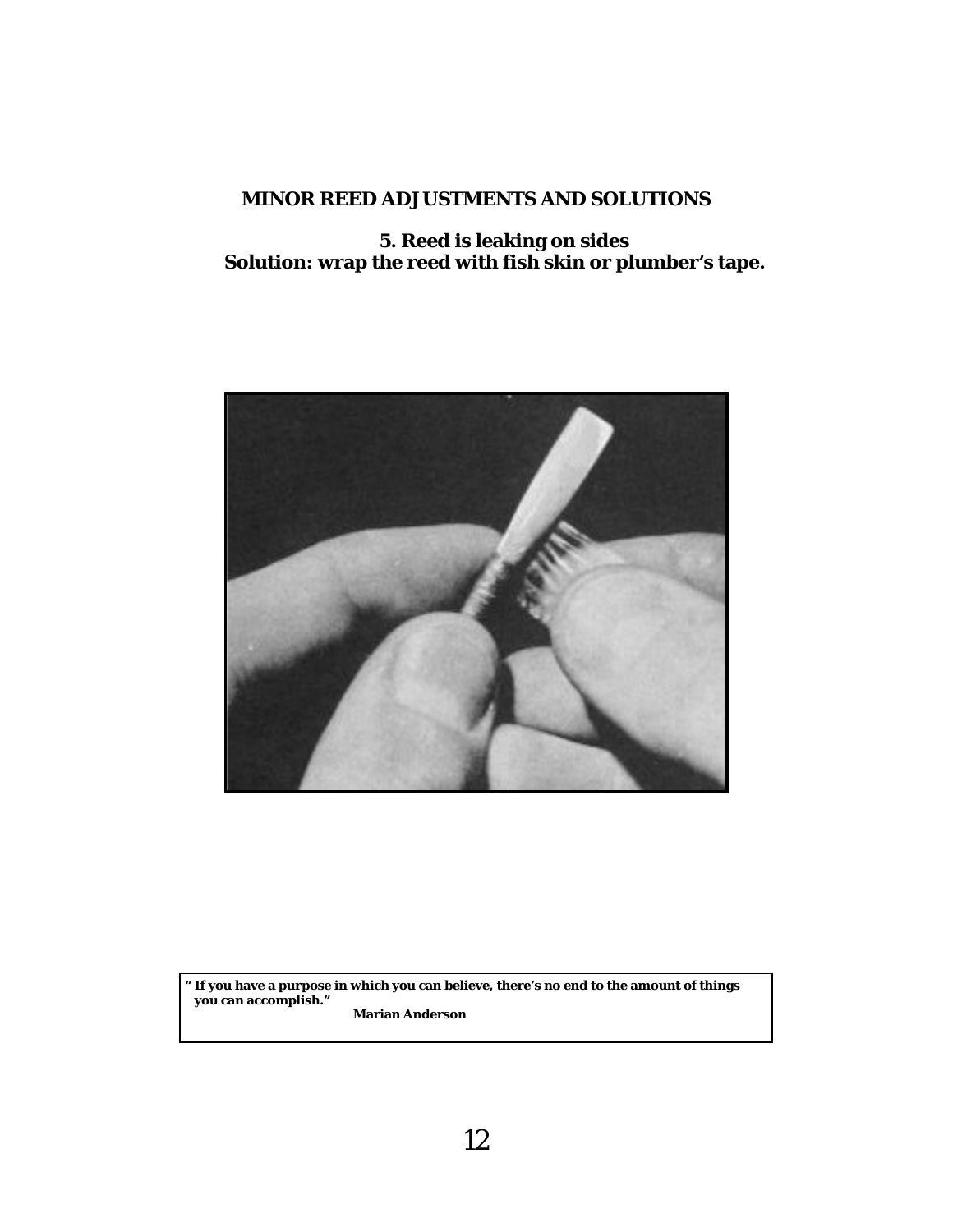## **EMBOUCHURE FORMATION**

Embouchure is the way the mouth is shaped around the reed. Work on establishing the embouchure with the reed alone before placing it in the oboe well. The oboe embouchure is very simple to form with the aid of a mirror.

A teacher must remember that all embouchures are not equal, they come with their own set of variables. Every embouchure will not look the same.

- A. Place the tip of the reed on the lower lip.
- B. Close the lips in a natural manner.
- C. Move the upper and lower teeth apart without opening the lips
- D. Pucker and pull the lips around the reed similar to a draw string around a purse.
- E. Keep the lip pressure even and firm around the oboe reed. Avoid pinching and using too much lip pressure. Think round and firm.

#### **EMBOUCHURE FACT**

Try to get the student to understand how the body feels when you are forming the embouchure. Use anything visual that will help students understand, such as—– think round, use the vowel "O", blow easy on a balloon, use a drinking straw, small pout, coin purse (pressure the same on all sides).

**"No one can make you feel inferior without your consent."** 

 **Eleanor Roosevelt**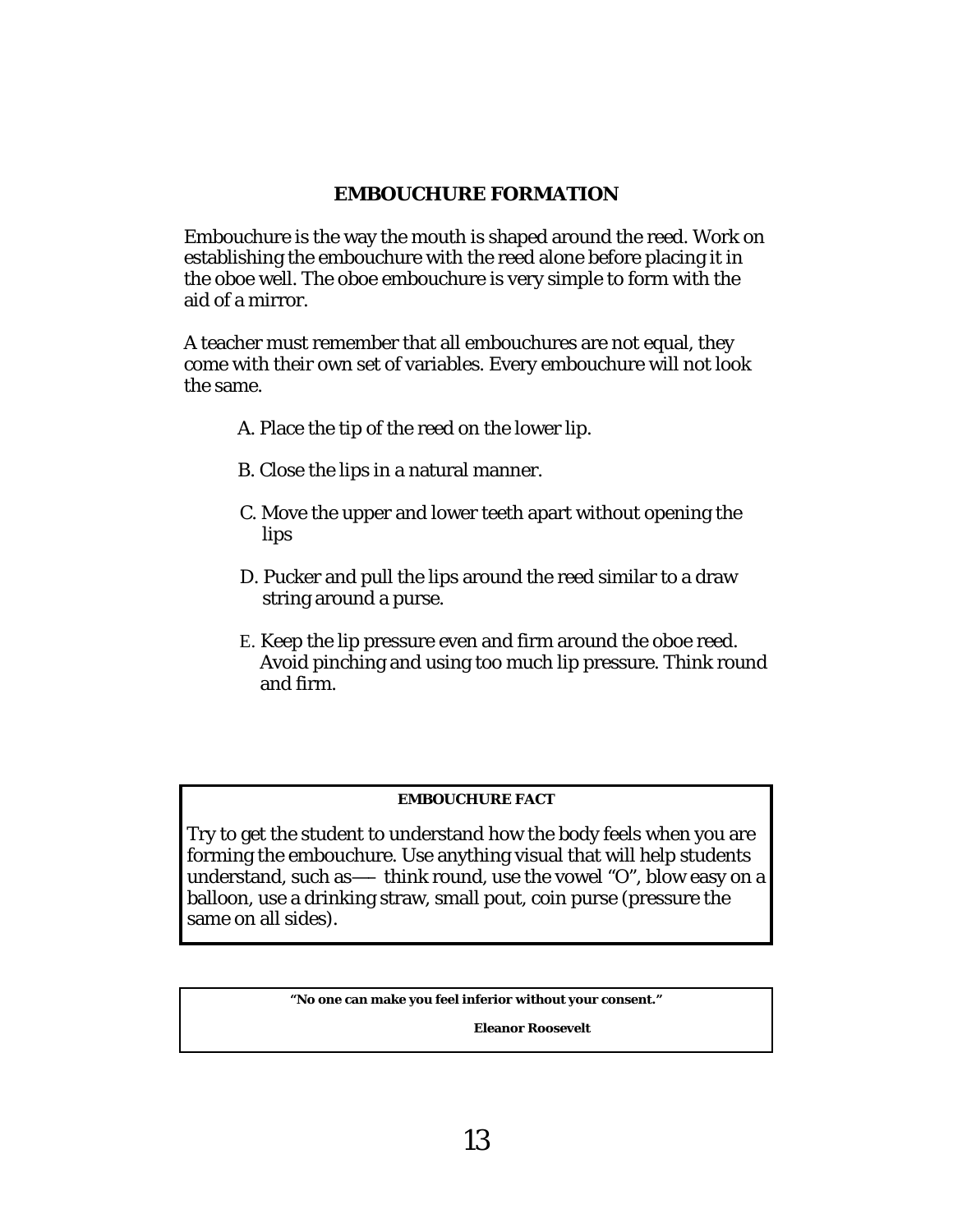## **TEACHING THE FIRST THREE TONES**

1. The first tone produced on the oboe should be third line B.



2. The second tone produced should be second space A.



3. The third tone produced should be second line G.



The tones B-A-G should be referred to as the first tone, second tone and third tone, not by their letter names.

Practice these new tones, B-A-G, and all new tones as long tone exercises to aid in the development of tone control and embouchure development.

Once you have mastered the B-A-G tones you can play any of the B-A-G songs on pages 16 and 17. **Teach all of the B-A-G Songs in one measure phrases, by rote.**

**"The will to win is not as important as the will to prepare to win."** 

 **Bobby Knight**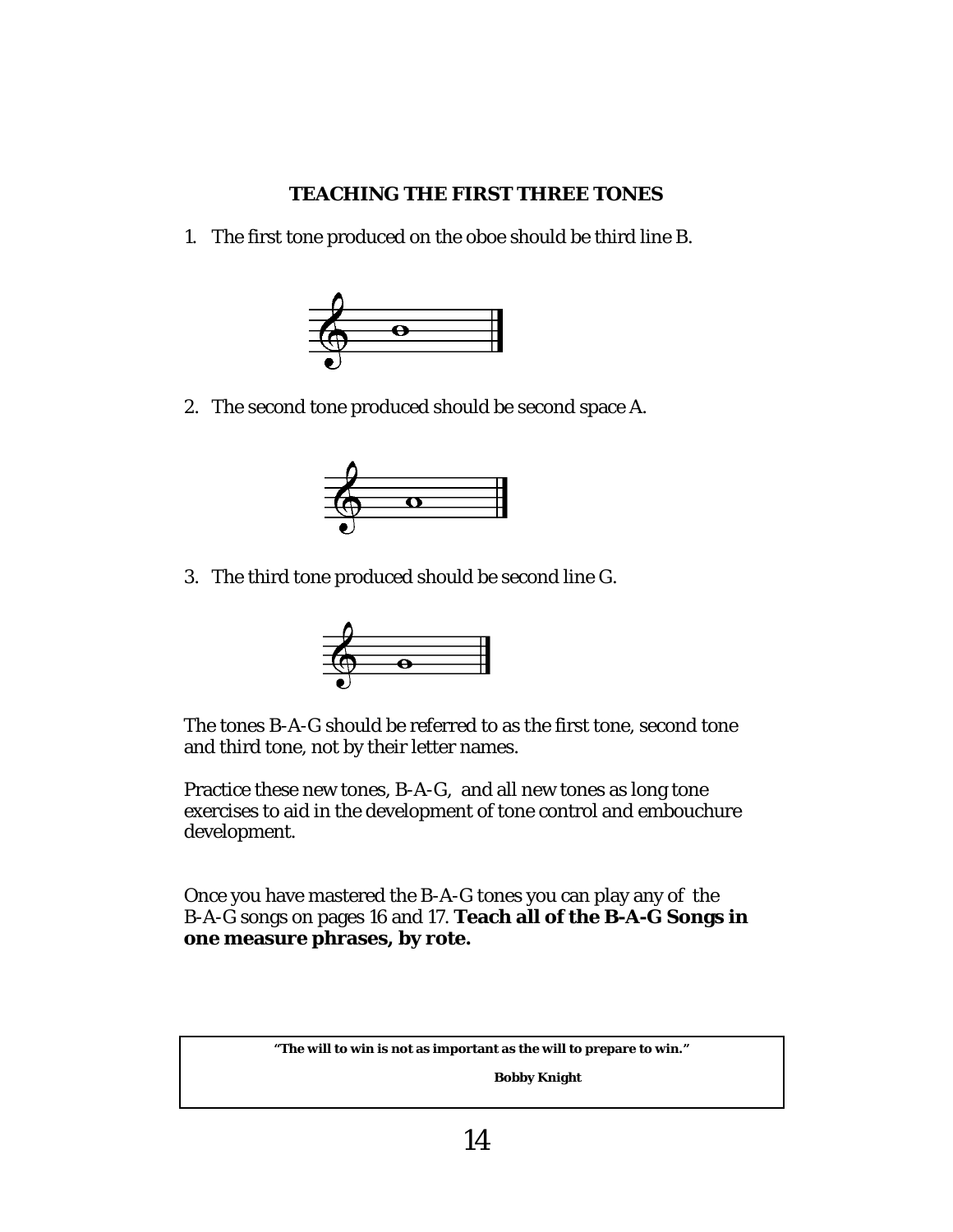## **B-A-G SONGS**



**"Progress always involves risk; you can't steal second base and keep your feet on first." Frederick Wilcox**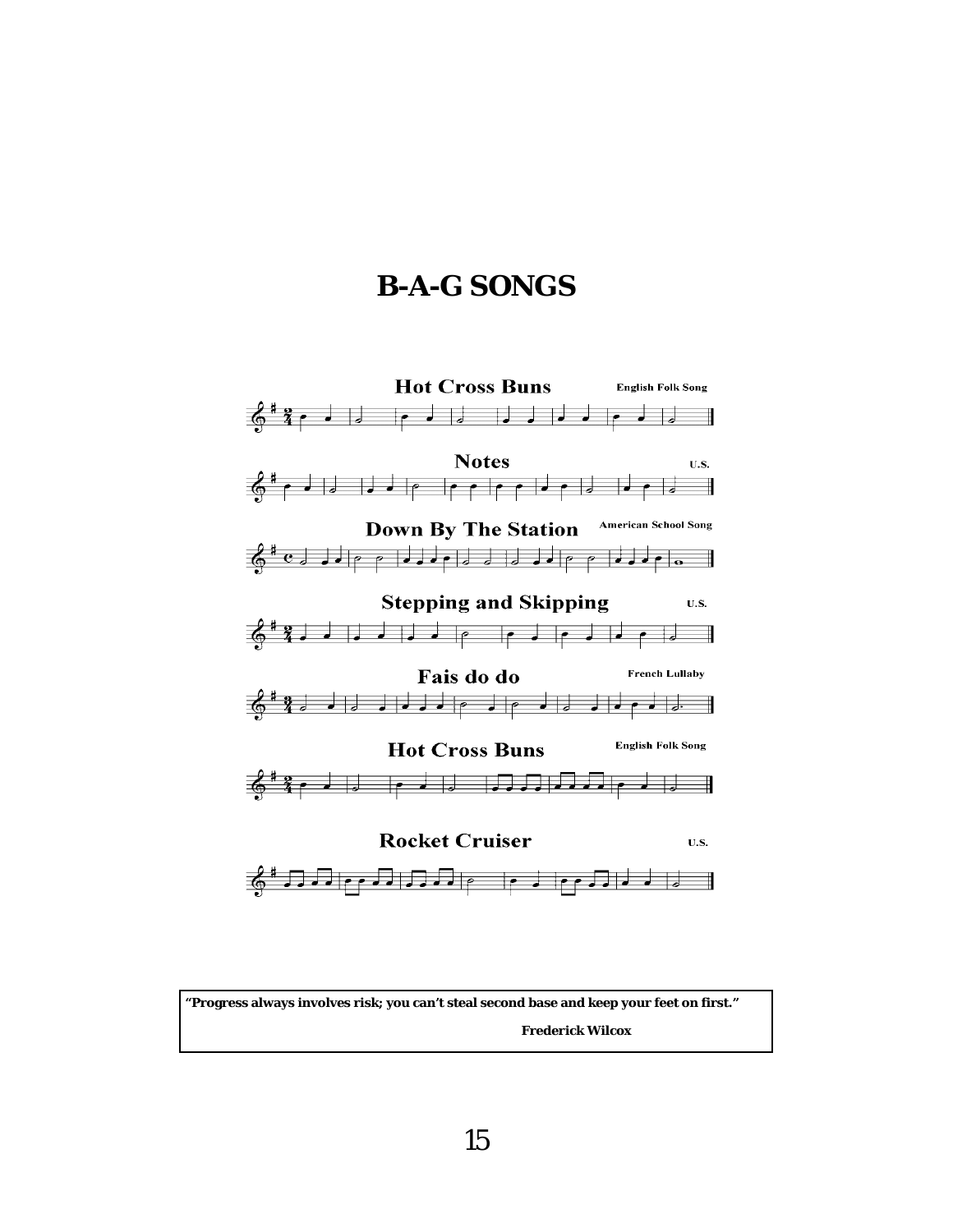## **B-A-G SONGS**



**"We should all seek to lead that which we touch."** 

 **Benjamin E. Mays**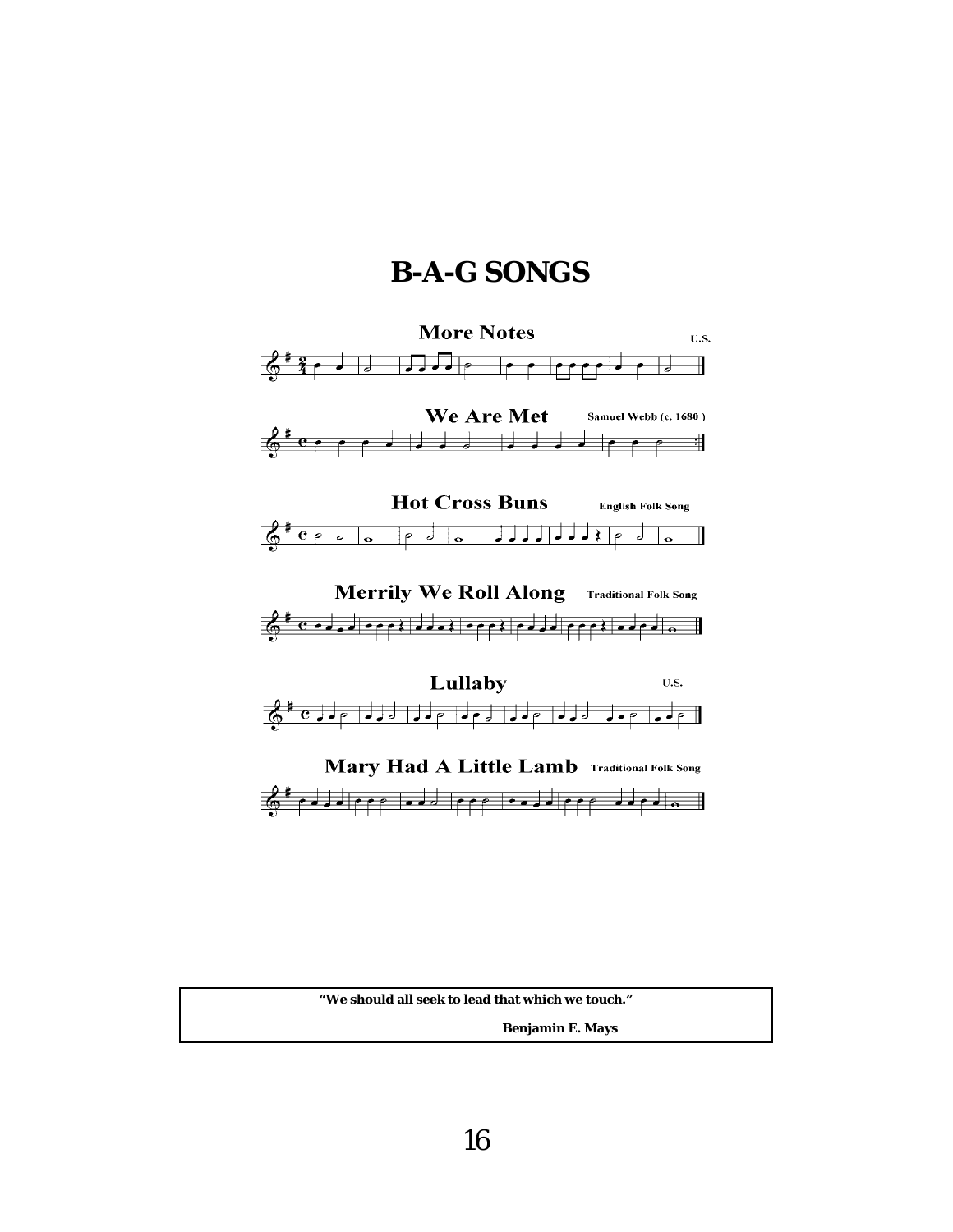#### **FIVE FUNDAMENTAL FINGERINGS**

There are five (5) fingerings on the oboe that **should be mastered** at the beginning stages.

- **1. Regular F** should be learned before the forked F.
- **2. Forked F** should be used when F comes before or after D, D#/Eb and C#/Db.



**3. Half-Hole** is made by rolling the left first finger off the top of the finger plate so the complete diamond shaped hole of the first finger is exposed. Use the half hole when playing C#/Db, D and D#/Eb. **AVOID SLIDING** the first finger of the left hand to activate the half hole. **AID: "**Rock and Roll" the left first fingers to half-hole.



**"Only he can benefit from praise who can appreciate criticism."** 

 **Robert Schumann**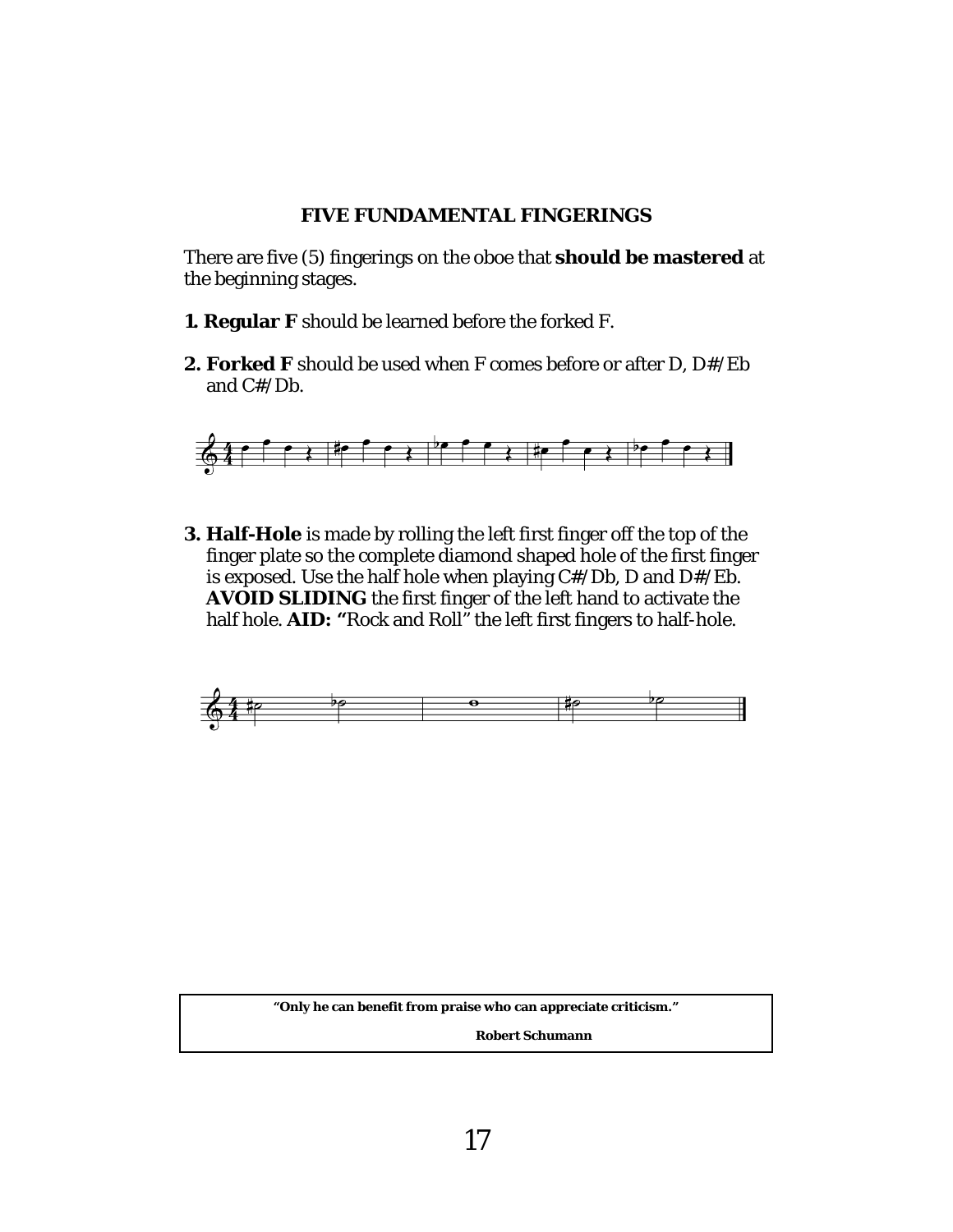**4. First Octave Key (thumb)** is located on the back of the left hand joint. Start using the first octave key with fourth space E, continuing up chromatically to G#/Ab. **Hint:** — when the L thumb is resting just below the octave key, roll it upwards to activate the key. **Alternatively**, let the L thumb "float" above the key. **Avoid** lifting the thumb from the octave key and placing it back on the oboe.



**5. Second Octave Key** is located on the side of the left hand joint. The second octave key is used with A, A#/Bb, B and C above the staff.



**"Be patient, methodical, have perseverance, musical sensitivity, listen to a great deal of good music and pray." William T. Robinson, III**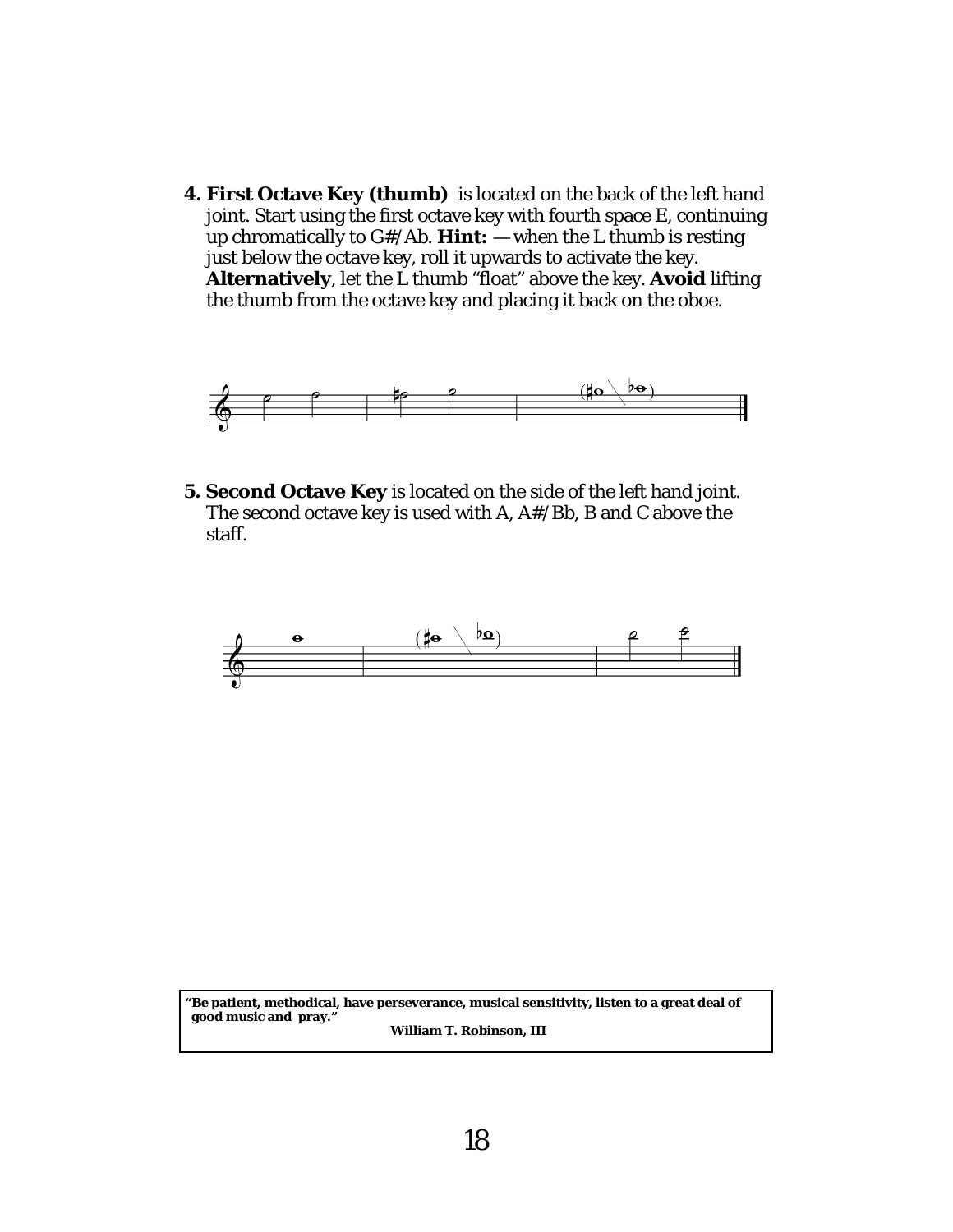#### **INSTRUCTIONAL CD'S**

**Orchestral Excerpts for Oboe**  John Mack, oboist Summit Records DCD

**Classic Oboe Etudes**  Marilyn Zupnik, oboist DLM Records

#### **SOLO CD'S**

**W. A. Mozart Quartet in F for Oboe and Strings**  John Mack, oboist Crystal Records CD323

**Telemann-Handel Oboe Sonatas**  Marilyn Zupnik, oboist DSV Digital Audio CD DCA 663

**Baroque Oboe Sonatas**  Ray Still, oboist Nimbus Records NI 5672

**New York Legends: Joseph Robinson**  Principal Oboe, NY Philharmonic Label: Cala Records

**Schumann: The Complete Works for Winds and Piano** Joseph Robinson, oboist Label: Elysium

#### **INSTRUCTIONAL VIDEOS**

**United States Army Field Band**  Video Clinic Series "Understanding The Oboe"

**The Reed Maker's Video**  Ferald B. Capps and David B. Weber P.O. Box 1807 Chandler, AZ 85244

**"Bloom where you are planted and plant yourself where you can bloom."** 

 **Paula McGee**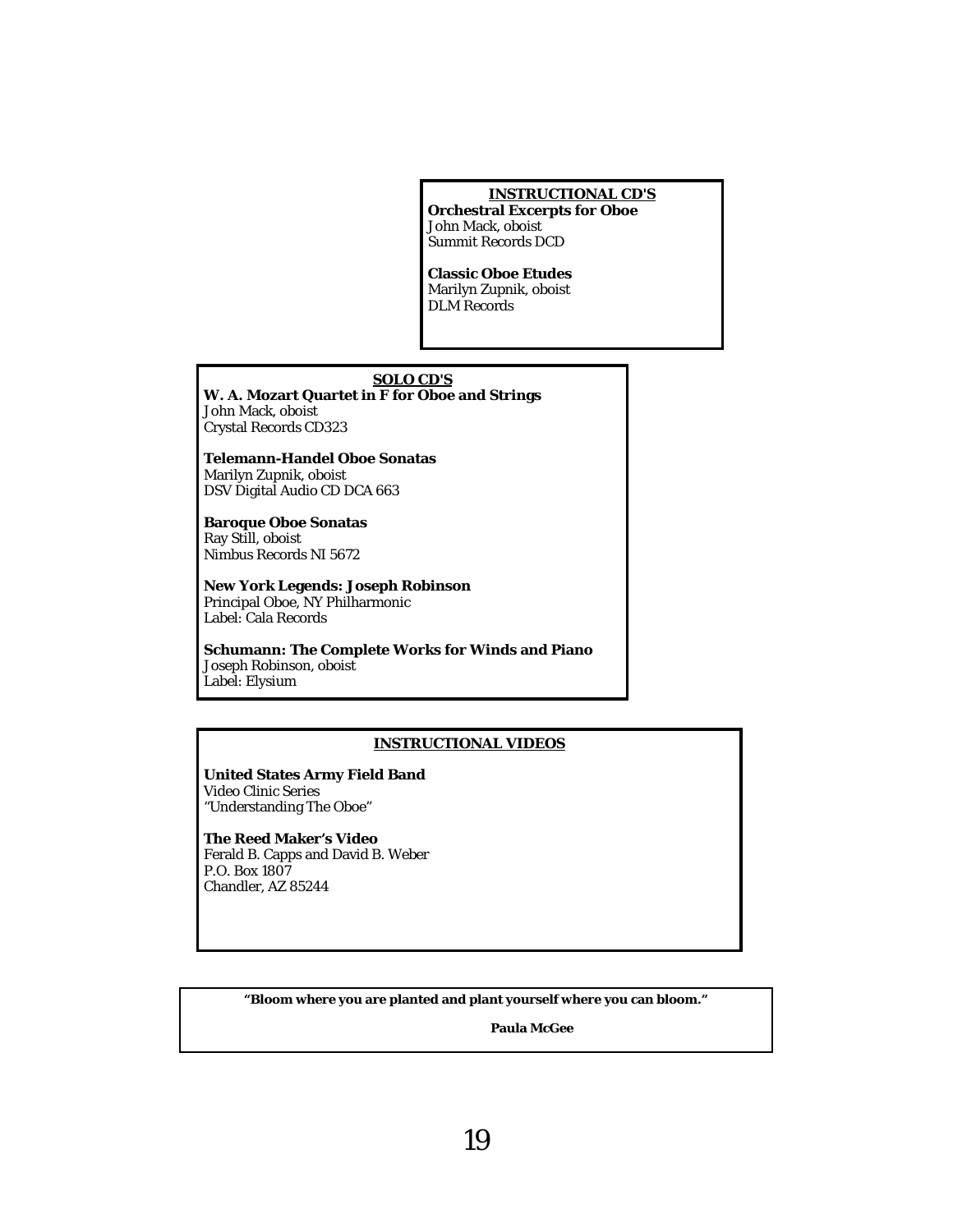#### **SELECTED SOURCES FOR TOOLS, EQUIPMENT, METHOD BOOKS AND REEDS**

#### **GADSDEN MUSIC CO./THE BANDWAGON**

607 Broad Street P. O. Box 132 Gadsden, AL 35902-0132 1-800-246-7228 www.gadsdenmusic.com email: info@gadsdenmusic.com

#### **WEBER REEDS**

P.O. Box 18o7 Chandler, AZ 85244-18o7 877-932-7332 www.webreeds.com

#### **CHARLES DOUBLE REED CO.**

30 Pleasant Street P.O. Box 261o Conway, NH 03818 8oo-REED-TIP www.charlesmusic.com

#### **Van Cott Information Services, Inc.**

P.O. Box 9569 Las Vegas, NV 89191, USA Phone: 702-438-2102 Fax: 801-650-1719 email: info@vcisinc.com

#### **Ligature Publications**

6006 Ellington Road Huntsville, AL 35810 email:witajo@knology.net www.oboeclarinet.com

#### **New England Sheet Music**

P. O. Box 541211 Waltham. MA 02454 718-647-7385

#### **MUNCY WINDS**

P.O. Box 1274 Boone, NC 28607 800-333-6415

#### **NORTH TEXAS OBOE REEDS AND CANE**

3511 North Hall Street, #109 P. O. Box 567991 Dallas, TX 75219 214-289-3493 Oboereeds@aol.com http:www//members.aol.com/oboereeds/ntor.htm

**"If you don't know where you are going; anywhere will do."** 

 **Army Daniel** 



To become an IDRS member please register online at www.idrs.org or contact Norma Hooks at 410.871.0658; fax: 410.871.0659; or e-mail: norma4idrs@verizon.net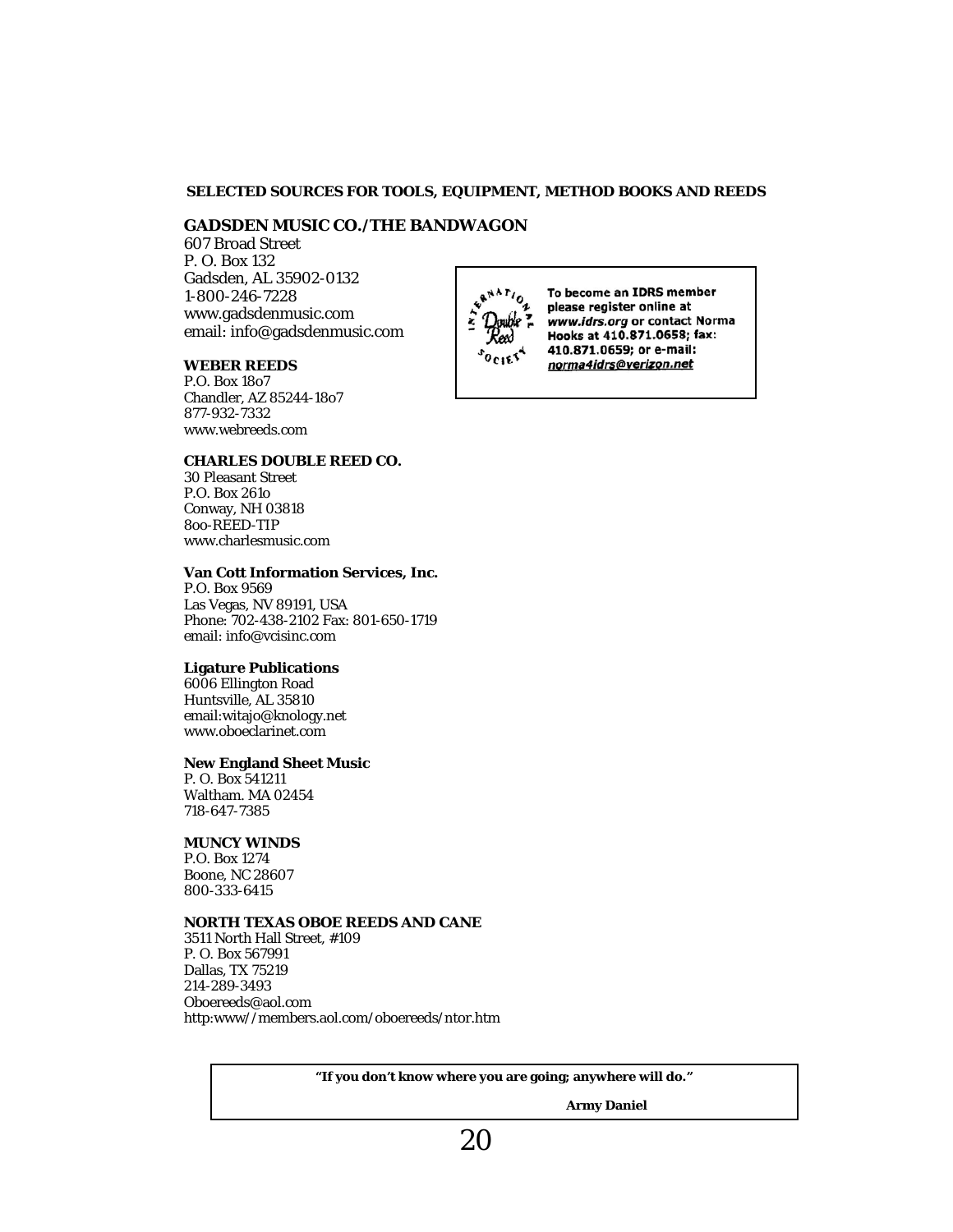## **RECOMMENDED METHOD BOOKS**

Robinson, III, William T. The Embryonic Oboist: An Illustrated Guide for Beginning Oboe Players. 1st ed. Huntsville: Ligature Publications, 2001.

 *"The Embryonic Oboist***...**In a very easy-to-use, quite handsome spiral bound format this handy guide belongs in the studio or music room of every band and orchestra director who has the pleasure and the serious responsibility of guiding beginning oboe students. Libraries of schools with music education programs will want to add this book to their collections. As the author is quick to reiterate, while nothing can take the place of study with a fine oboist-teacher, this book can certainly provide a lot of advice and encouragement for both the student and teacher until such an ideal situation becomes possible."

 *THE DOUBLE REED*  Journal of the International Double Reed Society

Robinson, III, William T. Fun With the Oboe. 1st ed. Pacific: Mel Bay Publications, Inc., 2002.

Robinson, III, William T. Beginning Oboe Solos. 1st ed. Pacific: Mel Bay Publications, Inc., 2005.

Robinson, III, William T. Intermediate Etudes for Oboe. 1st ed. Huntsville: Ligature Publications, 2005.

Gekeler, Kenneth. Gekeler Method for Oboe Part One. 1st ed. New York: Belwin, 1940.

Sprenkle, Robert and Ledet, Davis . The Art of Oboe Playing. Evanston: Summy - Birchard Co., 1961.

Weber, David B. and Capps, Ferald B. The Reed Maker's Manual. 1st ed. Birmingham: David B. Weber and Ferald B. Capps, 1990.

**"Until you spread your wings, you'll have no idea how far you can fly."** 

 **Anonymous**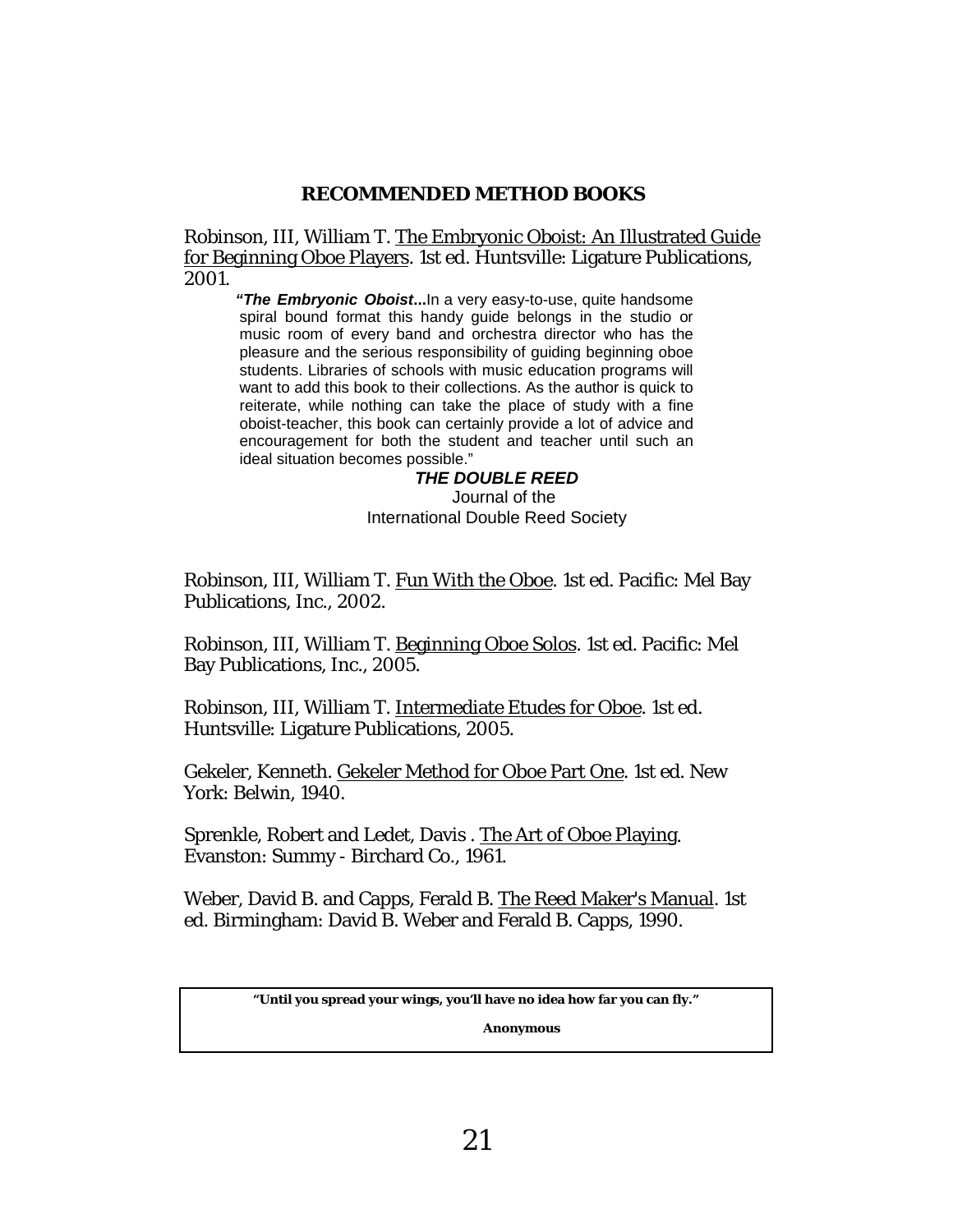## **AUTHOR'S BIOGRAPHICAL SKETCH**

**William T. Robinson, III,** is well known for his outstanding work with junior and senior high school bands in Alabama and Tennessee. He directed bands in public and private schools in Huntsville, Alabama, for 32 years and Cowan, Tennessee, for seven years. He has served on the faculties of Oakwood College, Alabama A & M University and Catholic High School, and currently serves as adjunct faculty at Calhoun Community College and the University of Alabama in Huntsville. He also maintains an extensive private studio of oboe and clarinet students.

Mr. Robinson earned his B.A. from Clark Atlanta University, the M.M. Ed. from VanderCook College of Music, and the Ed.S. from the University of North Alabama. He has served as an exchange teacher at the Interlochen Arts Center in Michigan, as Chairman of the Alabama National Band Association, Chairman of the Alabama Minority Concern for Music Education National Conference, and President of Alabama Chapter of Phi Beta Mu. Mr. Robinson received the National Band Association's Citation of Excellence in 1986. Mr. Robinson has been the host and producer of the public radio program "Nuances in Black Music," a program devoted to Black Classical Music and Composers. His books, *Fun with the Oboe* and *Beginning Oboe Solos,*  are published by Mel Bay. He is also the author of *The Embryonic Oboist: An Illustrated Guide for the Beginning Oboist* and the editor of *Ten Intermediate Phrasing Etudes for Oboe, Ten Intermediate Phrasing Etudes for Clarinet* and *Intermediate Clarinet Solos.* He has conducted honor bands and workshops in Tennessee, Alabama, Virginia, Georgia and Mississippi.

**"We must insure that the present 'back to basics' mentality includes access to art and music education."** 

 **U. S. Senator Paul Simon**